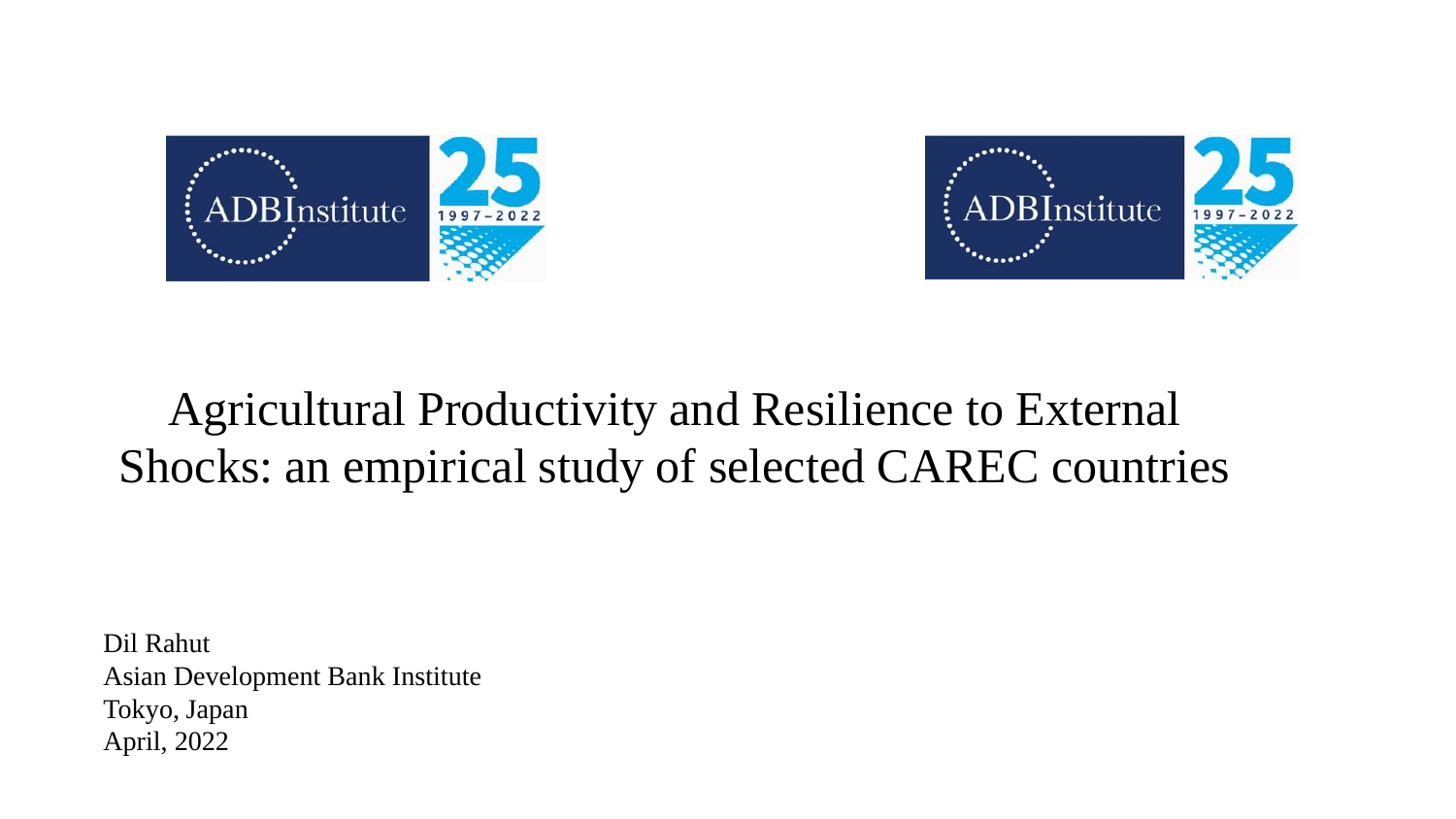### Contribution



- Very interesting and well written paper
- Important for Food Security and SDGs Zero Hunger Goal
- Empirically explores the agricultural resilience of selected CAREC countries to external shocks based on assessing changes in their agricultural Total Factor Productivity (TFP).
- Covers eight CAREC countries as Azerbaijan, Georgia, Kazakhstan, Kyrgyzstan, Mongolia, Pakistan, Tajikistan, and Uzbekistan.
- Macro-level datasets from the FAO, World Bank, and National statistics of the selected CAREC countries to estimate the TFP indices.
- Productivity analysis reveals that all the eight CAREC countries had positive average agricultural TFP growth for the 20 years but results vary across the 20 years and among the countries.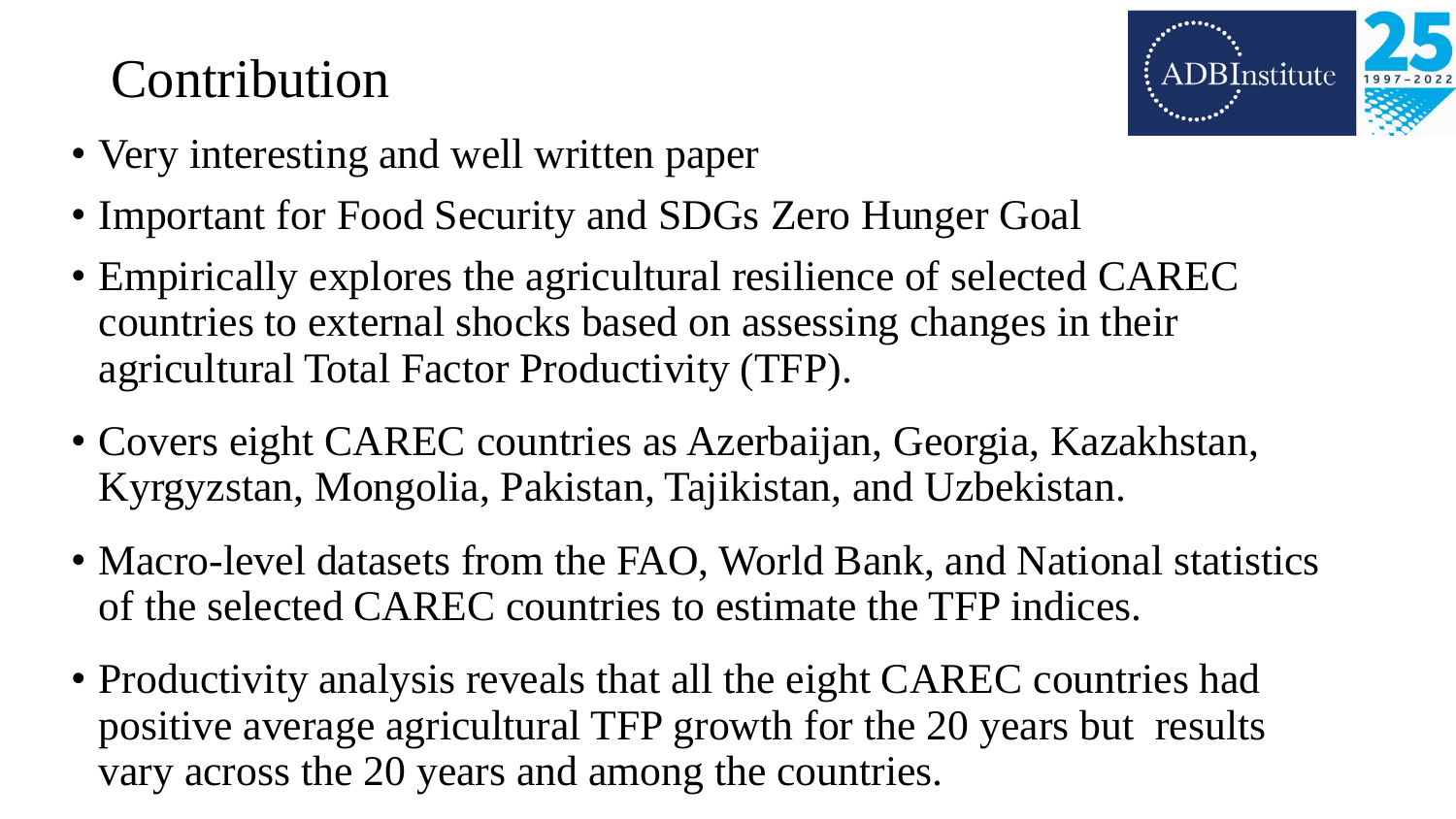### Abstract



- Merge the first two sentences of the abstract and elaborate more clearly and effectively.
- Second sentence of abstract is too long.
- Try to merge these three sentences in a single sentence, make them comparable and easy to understand. You may explain this comparison (if required) study objective in start of abstract." Georgia, Kyrgyzstan, Tajikistan, and Uzbekistan maintained agriculture resilience to the global financial crisis staying robust or adaptable with their TFP composition. Kazakhstan, Kyrgyzstan, Pakistan, Tajikistan, and Uzbekistan maintained their agricultural resilience during the global pandemic. Only Kyrgyzstan, Tajikistan, and Uzbekistan showed robust agricultural resilience during both shocks."
- It would be better if abstract include methodology/data and a bit of findings, avoiding long discussion about CAREC countries.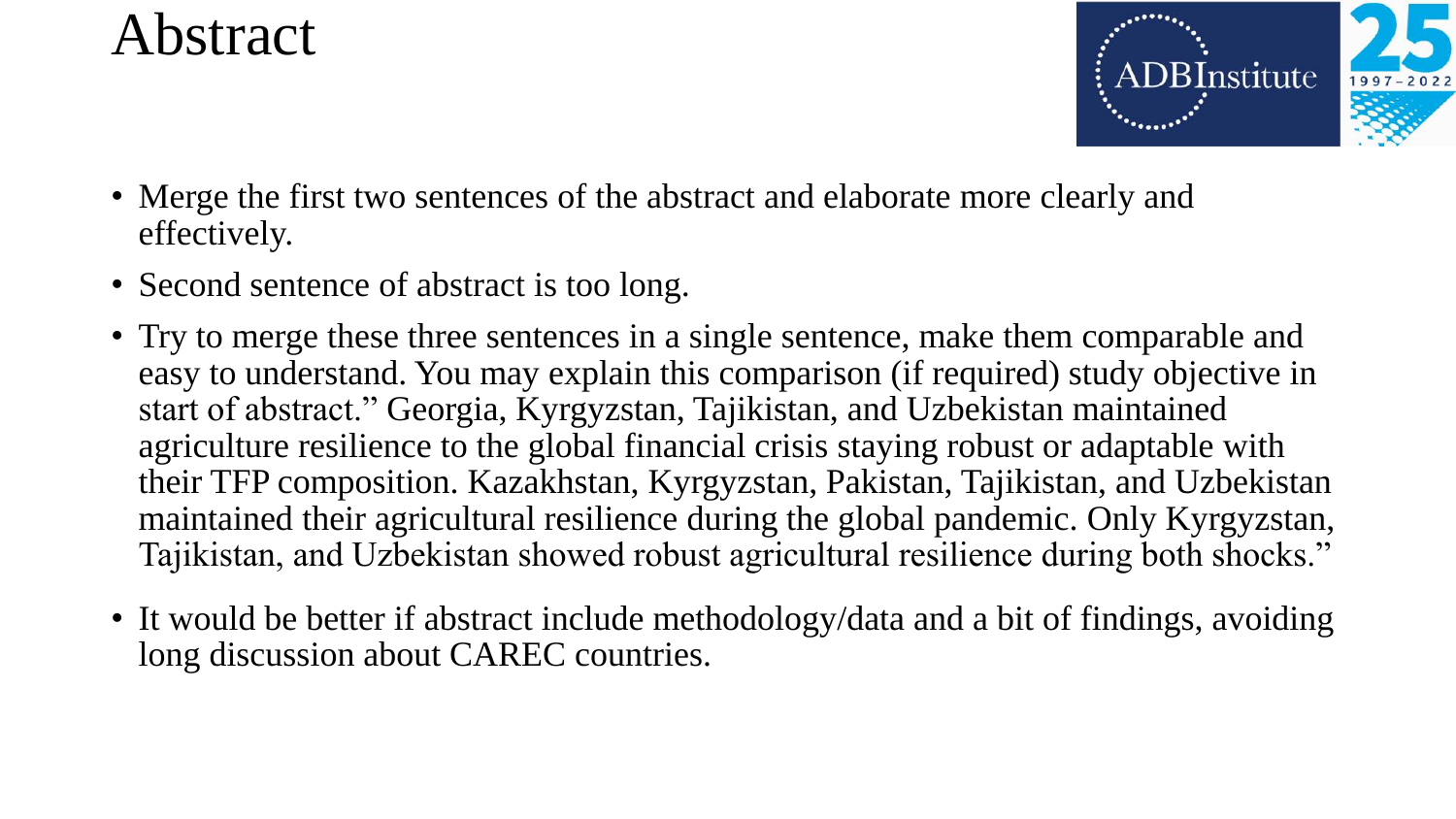#### Introduction



- 1. Importantly, the author should provide reference to some reports or internal publication while discussing the agriculture related characteristics of CAREC countries.
- 2. "However, the results vary across the 20 years and among the countries. Countries also differ in their reviled resilience of the agriculture sectors to shocks both among themselves and between the two shocks." What does reviled mean here?
- 3. It seems from the first page of introduction that the paper is about land reforms in CAREC countries. Rather, it should discuss agriculture productivity and then formulate a debate that goes around shocks.
- 4. Objective and contribution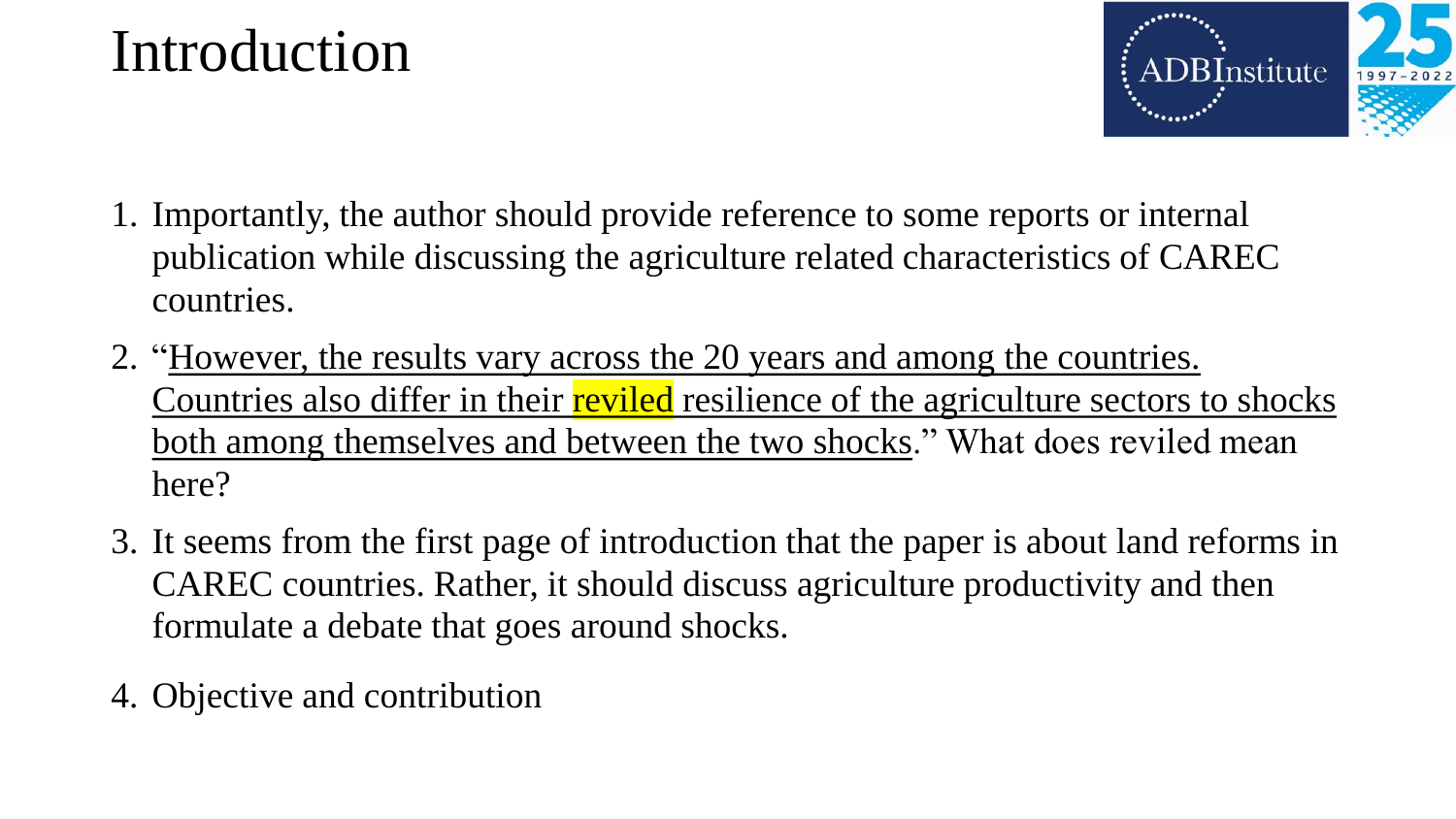# Conceptual Framework



- In the section "CONCEPTUAL AND ANALYTICAL FRAMEWORK" explanation of resilience could be re-arranged, there are repetitions.
- Connection of resilience with TFP is not clearly established.
- Authors may add the justification of decomposition of TFP to achieve study objectives.
- Section on conceptual and analytical framework mentioned various concepts but it would be nice to build the connection from conceptual to analytical.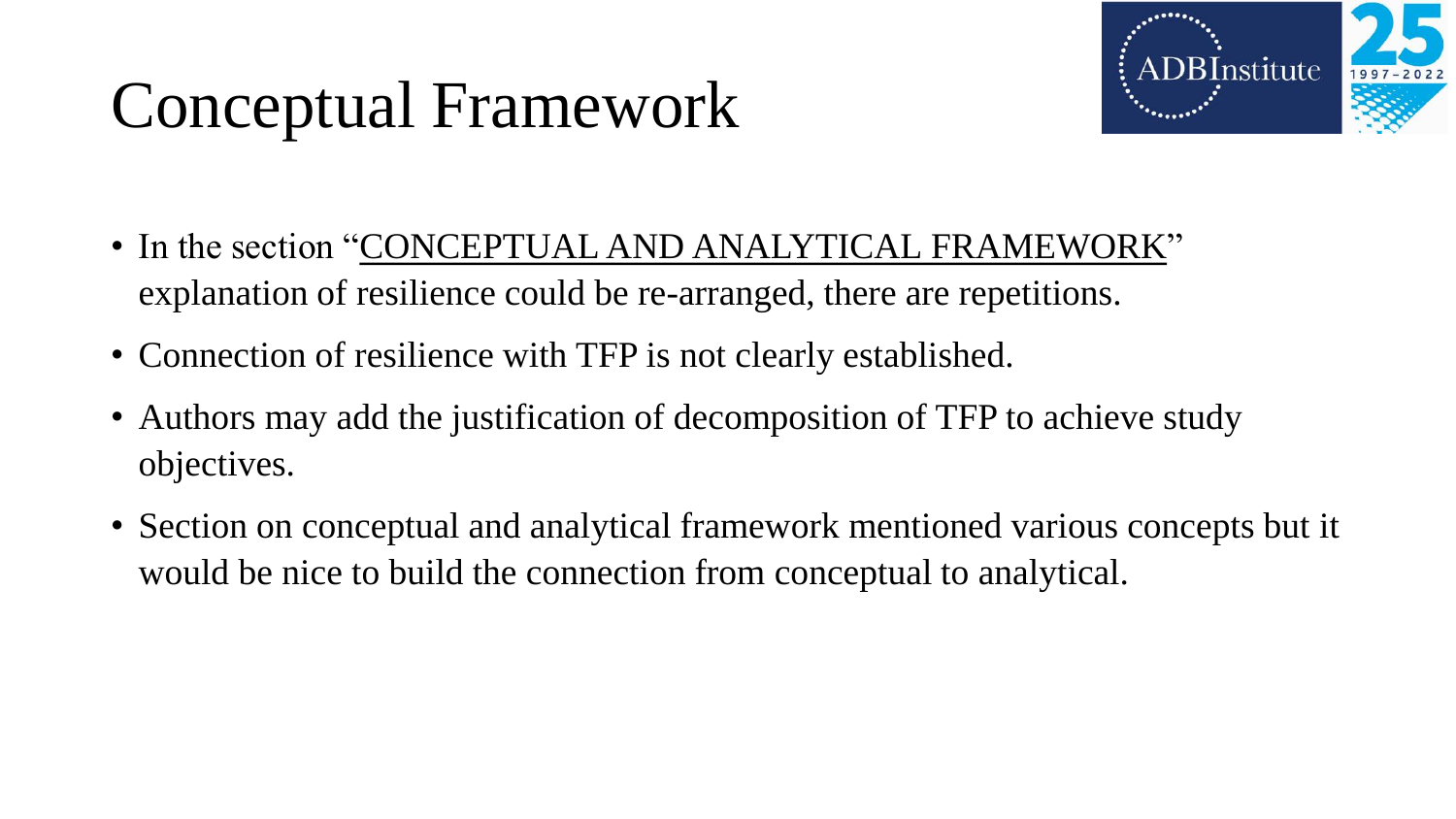## Conclusion



- 1. In methodology section, it mention that the paper uses the Malmquist productivity index through DEA, however, this is not reflected explicitly in the abstract.
- 2. Link between Färe et al. (1994) and Zawalińska et al. (2021) could be elaborated.
- 3. Findings should be compared with other publications
- 4. Discussion empirical findings could be strengthened
- 5. Implications of TFP change on resilience to shocks
- 6. Conclusion and recommendations could be backed using empirical results